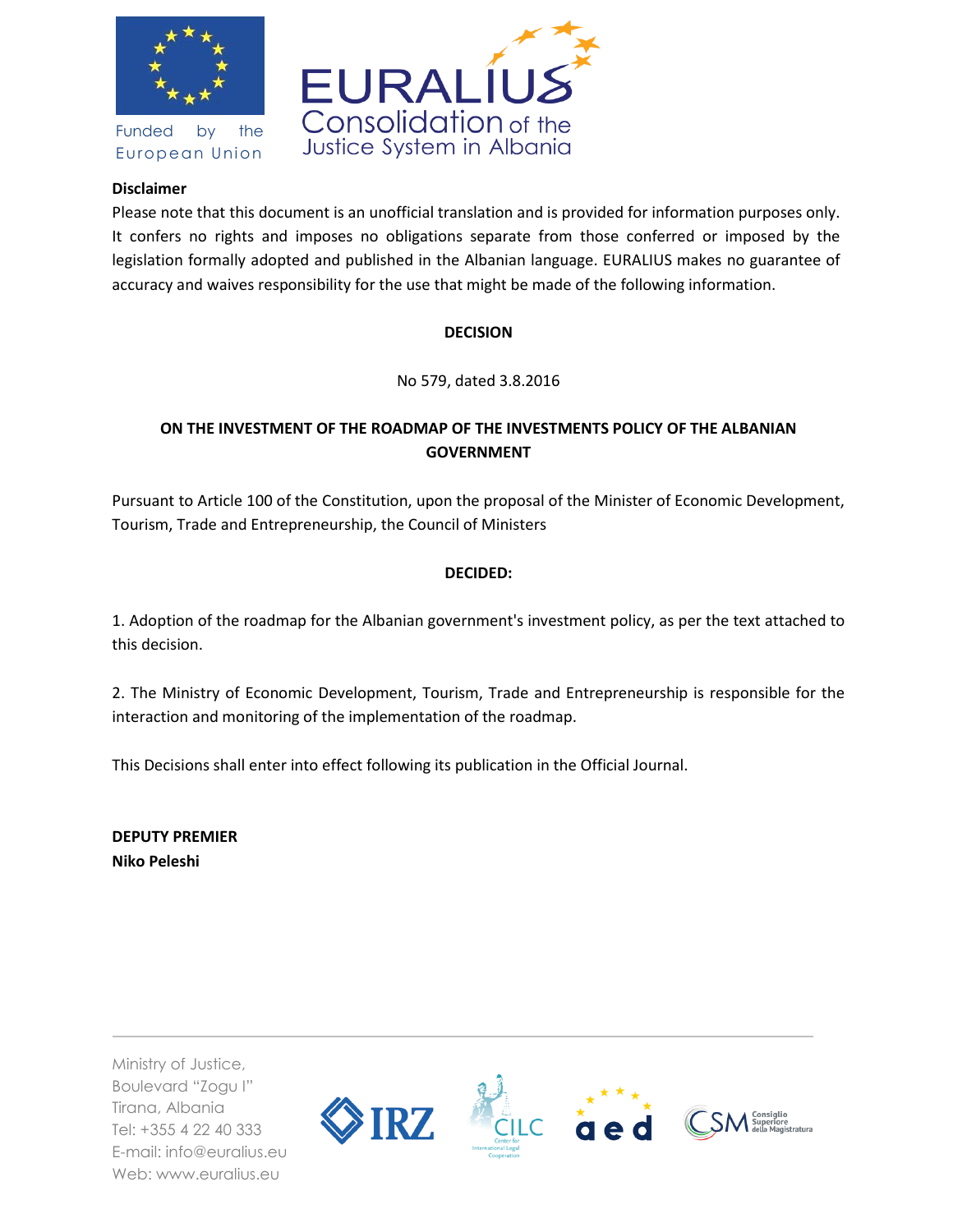

# **ROADMAP OF THE INVESTMENTS POLICY OF THE ALBANIAN GOVERNMENT**

#### **I. INTRODUCTION**

The Albanian Government aims to stimulate and encourage investment in the private sector in the country, in order to accelerate growth and promote employment, as one of the priorities set out in the National Strategy for Development and Integration 2015-2020, the Business Strategy and Investment Development for the 2014-2020 period, aiming to implement the reform program to promote domestic and foreign investment and increase the benefits for Albanian citizens, and it has prepared the Investment Policy Roadmap. This roadmap sets out the principles and some reform priorities to be implemented by the Albanian government to support this objective.

The Albanian government recognizes the main role played by the domestic and foreign private sector in the country's development. Also, the Albanian government recognizes the role played by foreign direct investment, as well as non-capital investment, the latter referring to contractual relations between foreign and domestic investors in the form of franchising, licensing, production contracts, provision of services and other similar forms etc., in bringing multiple benefits to the economy. These benefits include additional capital flow, job creation, including high skilled jobs, technical and managerial transfer of knowledge, improved access to the international value chain and distribution networks of multinational enterprises, and so on.

The Albanian Government is committed to creating a favorable climate for domestic and foreign investments, which have a positive effect on the domestic economy. The implementation of the reforms set out in this guide aims at attracting investment, with a view to sustainable economic development of the country, increasing exports and generating employment.

The Albanian government aims at:

a) Ensure an efficient, effective and transparent system for attracting and conducting investments;

b) to improve and modernize the legal framework for investments in accordance with best international practices;

c) promote the development and implementation of best international standards and practices regarding investment.

#### **II. PRINCIPLES OF THE BEST POLICIES OF INVESTMENTS**

In accordance with good practices, the Albanian government will provide investors with the essential guarantees necessary to invest in the country, in accordance with the commitments arising from international investment agreements where Albania is a party to such agreement.

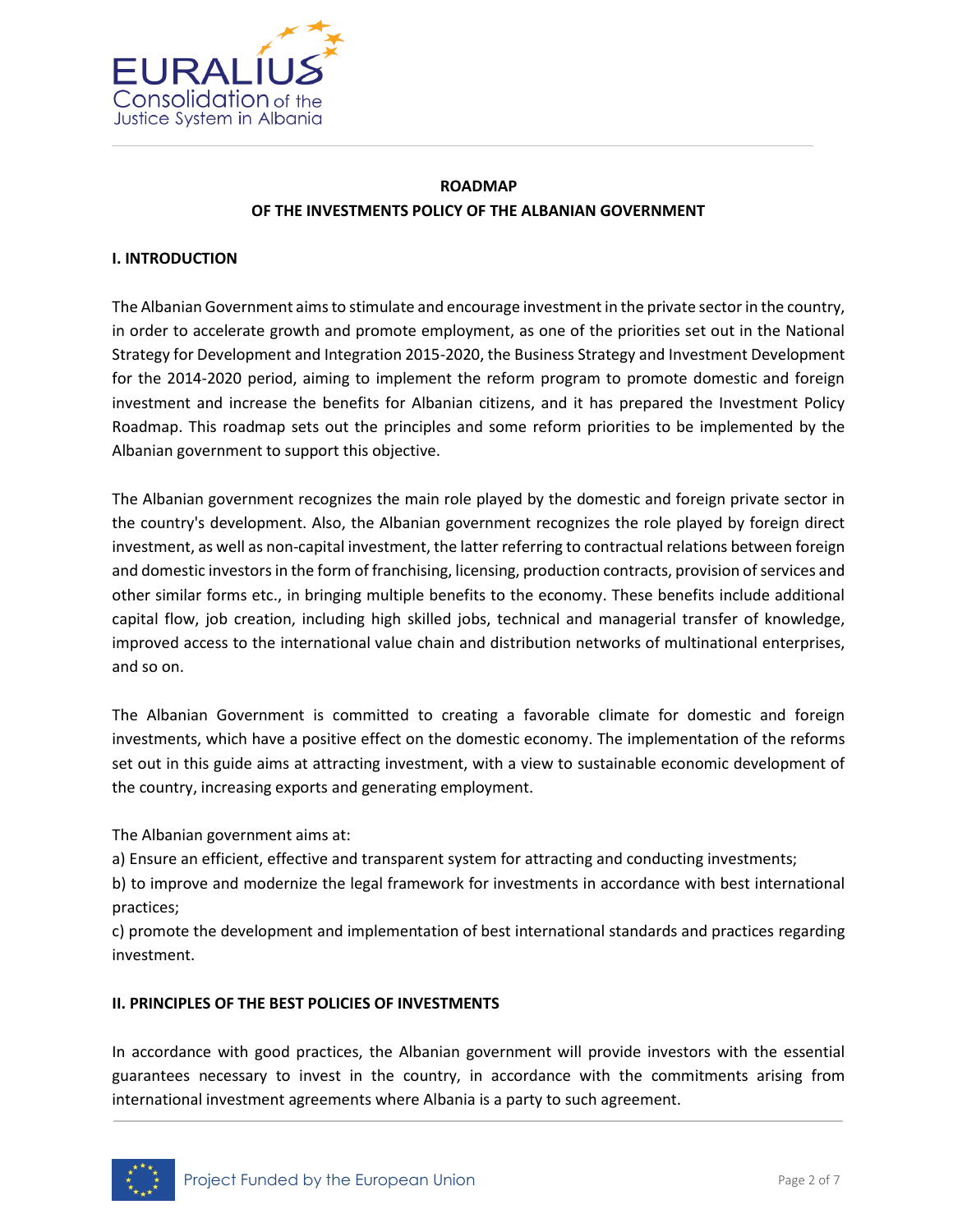

In fulfilling the reforms and investment policies, the Albanian government will promote the main international investment policy principles, as follows:

- Ensuring non-discrimination between domestic and foreign investors: Ensure equal treatment for all domestic and foreign investors / investments in respect of the expansion, operation and protection of their investments not less favorable than those provided in similar situations to domestic investors, in accordance with the provisions contained in laws, regulations and policies.

- Maintaining non-discrimination between foreign investors: Provide non-less favorable and nondiscriminatory treatment to foreign investors / investments of a foreign country in similar situations in relation to the establishment, expansion and operation of their investments without prejudice to commitments and international principles.

Ensuring effective protection to property: Ensure private property and investments against expropriation or measures with a similar effect, unless the expropriation is carried out for a public purpose, on a nondiscriminatory basis and as a last resort, in accordance with national law and international law principles and through immediate, appropriate and effective compensation payment.

Following good regulatory practices: Ensure that all laws, regulations, administrative instructions and investment policies are approved after being notified, consulted and made public in a fast, transparent manner and easily accessible.

Effective promotion of the approach to investments: To implement effective mechanisms for managing investor complaints in order to strengthen trust, to ensure that investment is preserved in time and to increase regulatory and administrative transparency.

Using planned incentives when needed and promoting full transparency in providing incentives: Promote the use of planned incentives where appropriate, aimed at attracting domestic and foreign investment, and to encourage the investor's response to key public policy objectives; develop a consolidated inventory of investment incentives; and to ensure the implementation of the principles of accountability, nondiscrimination, clarity and transparency in the process of providing incentives for investors.

Ensuring environmental and social standards: Ensure that all regulations on work, health, safety and the environment are implemented by domestic and foreign investors.

Avoiding distortion-related performance requirements: Not to set or approve performance requirements which spoil or restrict the expansion of trade and investment.

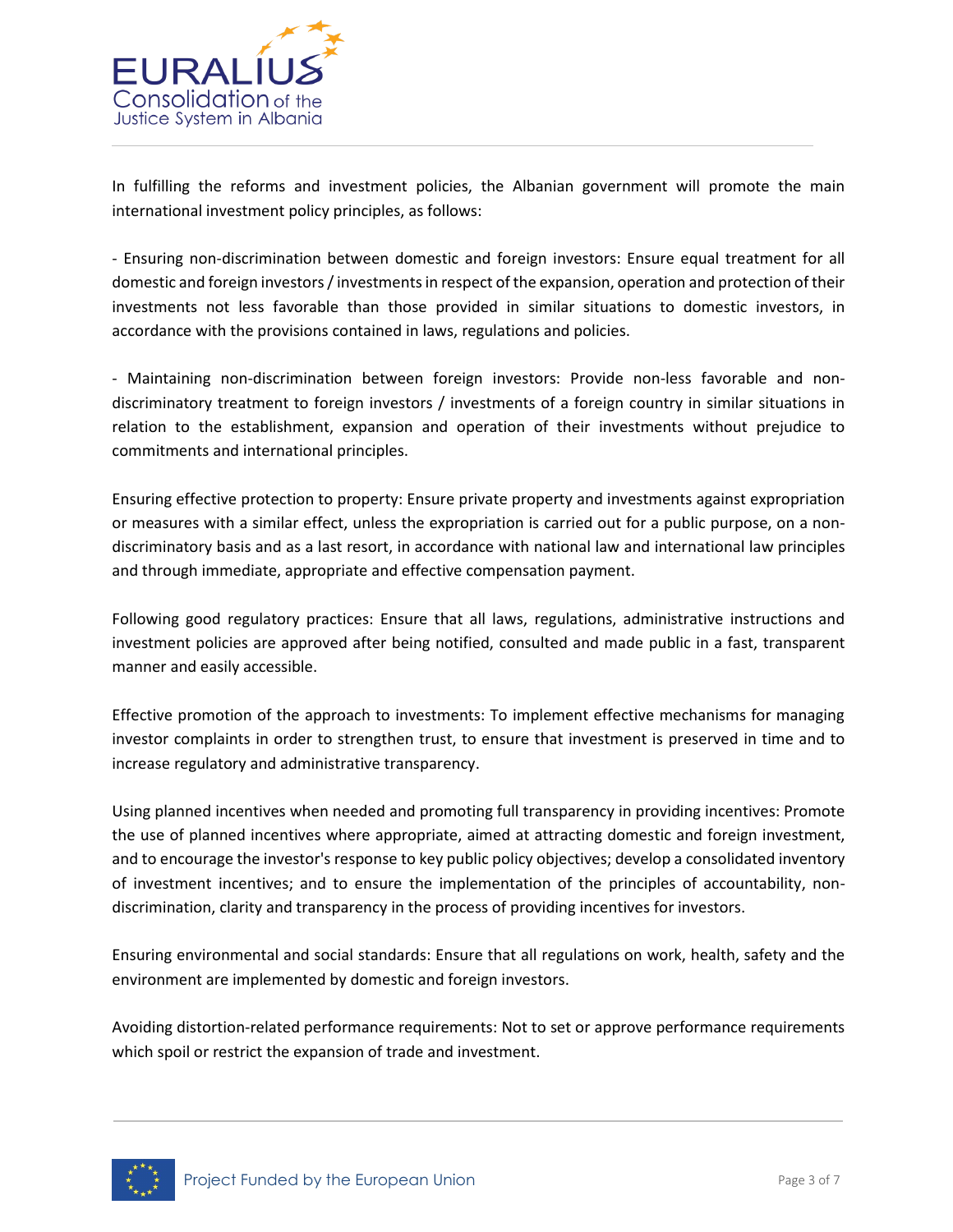

- Facilitation of temporary entry and stay of staff: To facilitate the temporary entry and stay of foreign technical and managerial personnel, as well as their families, in order to engage in activities related to foreign investment.

- Implementing high governance standards: Make efforts to fight corruption at all levels and make every effort to ensure that all public agencies maintain high standards of governance.

#### **III. REFORM ACTION PLAN**

Taking into account the principles of investment policy as outlined above and the objectives of Albania's economic and social development, the Albanian government will implement the reform action plan set out in this Roadmap for the period 2016-2018.

Competition between countries for foreign investments and changes in the world economy leads to the need for a dynamic policy framework for investment. To this end, the development and further implementation of the reforms and respective action plans aim at:

- Improve, where appropriate, all areas of importance for an effective investment policy framework, including vision and investment strategy, policies, laws and regulations that translate this vision and strategy into legal terms, as well as the institutions and mechanisms that will ensure their proper implementation.

Maximizing the effectiveness of investments at different stages of the investment cycle, from entering the first time for new investments and protecting them, including links to the domestic economy, with the aim of alleviating policy barriers.

Creating a favourable environment for all investments, particularly efficient export-oriented investments, and are the most efficient form of investment that requires effective import-export operations and establish improved standards for investor protection.

The Albanian government in determining the key reforms presented in this guide and in the subsequent stages of implementing the vision of investment considers it very important to consult with the private sector. During 2016-2018, the Albanian government will implement the following reforms:

1. Drafting a unified investment law The Albanian government will adopt a unified investment law, which will replace existing laws regulating investment, including the Foreign Investment Law (1993) and the Strategic Investment Law (2015). The new law will concretise the principles of good investment policy set out in this guide and the principles of Albania's international investment agreements with a view to their implementation by courts and international arbitration.

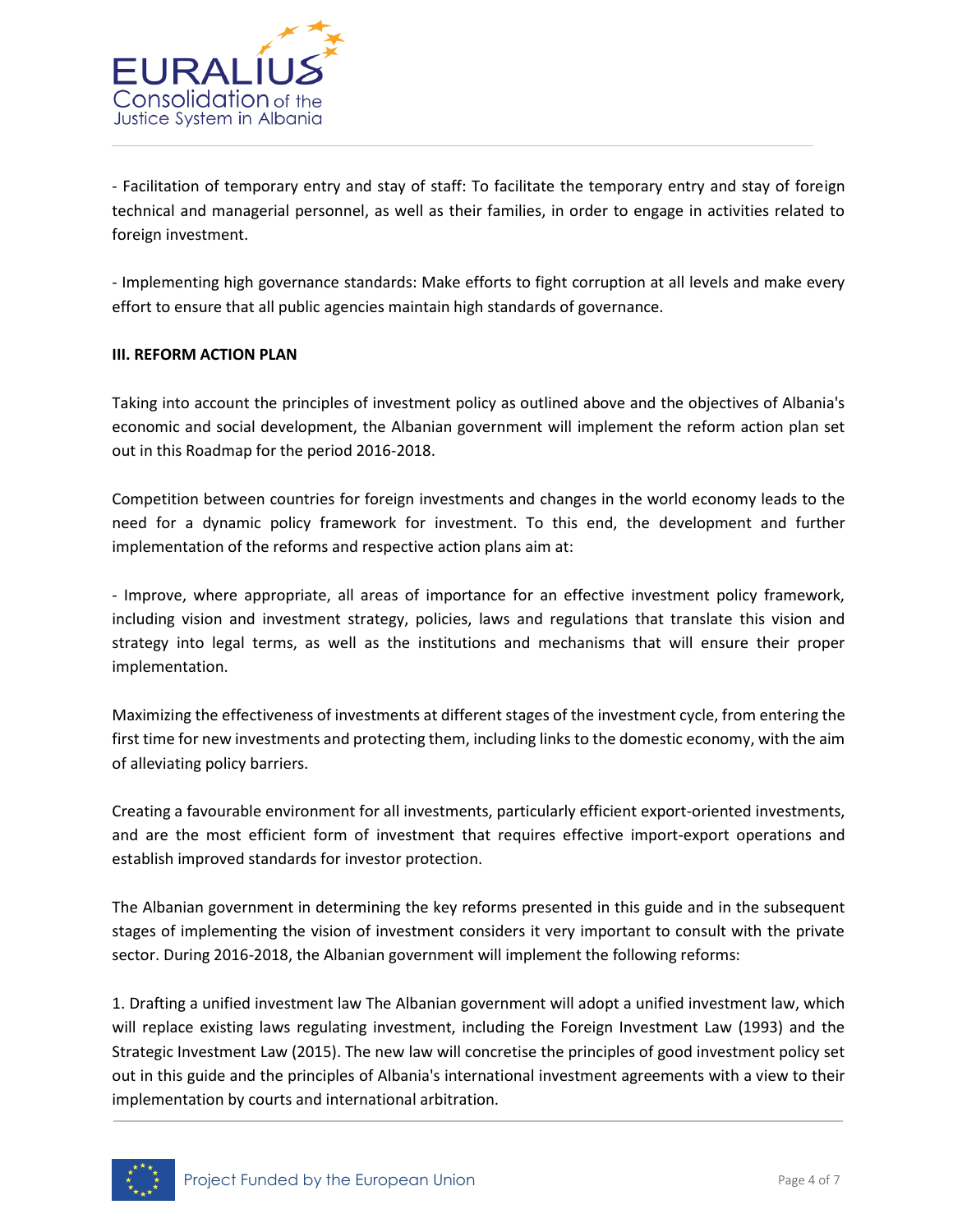

The new law will ensure that no expropriation is carried out in the future, except in circumstances where it is the ultimate means of action and is in compliance with the principles of international law. The law will ensure the implementation of the labor, safety and environmental standards and regulations contained in the domestic legislation and in accordance with the relevant international treaties in which Albania is a party. All laws, regulations and decrees adopted under previous investment legislation, including the law on strategic investments, will be harmonized and will be reformulated to ensure compliance with the principles and good practices presented in this guide.

| Activities for drafting a unified<br>investment law | <b>Deadline</b>  | <b>Responsible State</b><br><b>Institution</b> | Source of<br>funding      | <b>Outcome</b> |
|-----------------------------------------------------|------------------|------------------------------------------------|---------------------------|----------------|
| 1. Establish a working group for drafting a         | 1. July 2016     | MEDTTS, Premier Donor                          |                           | Adoption of a  |
| unified investment law;                             | 2. October 2016  | Office                                         | organisation <sup>1</sup> | Unified Law on |
| 2. Identifying stakeholders within and              | 3. November 2016 |                                                |                           | Investments    |
| outside the government, their roles and             | 4. May 2017      |                                                |                           | Related<br>and |
| mandates in the field of investment;                | 5. December 2017 |                                                |                           | Legal Acts, as |
| 3. Develop a roadmap for the adoption of            | 6. February 2018 |                                                |                           | well<br>as     |
| a unified investment law;                           |                  |                                                |                           | amendments to  |
| 4. Review of basic laws and regulations,            |                  |                                                |                           | legal acts     |
| institutional arrangements governing                |                  |                                                |                           |                |
| investments, including:                             |                  |                                                |                           |                |
| - Law on Foreign Investments;                       |                  |                                                |                           |                |
| - Law on Strategic Investments;                     |                  |                                                |                           |                |
| - international agreements of Albania;              |                  |                                                |                           |                |
| Other investment enforcement laws and               |                  |                                                |                           |                |
| implementing regulations, such as: the              |                  |                                                |                           |                |
| Law on Free Economic Zones, the Law on              |                  |                                                |                           |                |
| Public Private Partnerships and other legal         |                  |                                                |                           |                |
| acts.                                               |                  |                                                |                           |                |
| 5. Drafting a unified investment law. If            |                  |                                                |                           |                |
| necessary, develop and adapt other                  |                  |                                                |                           |                |
| relevant legal instruments to ensure                |                  |                                                |                           |                |
| coherence with the principles and proper            |                  |                                                |                           |                |
| implementation. Ensure consultation with            |                  |                                                |                           |                |
| stakeholders<br>(internal<br>other<br>and           |                  |                                                |                           |                |
| external), as part of the process. Adopt            |                  |                                                |                           |                |
| new unified investment law                          |                  |                                                |                           |                |
|                                                     |                  |                                                |                           |                |

<sup>&</sup>lt;sup>1</sup> Support for this reform will be provided by the World Bank / IFC in the framework of an existing co-operation agreement with the Albanian government.



 $\overline{a}$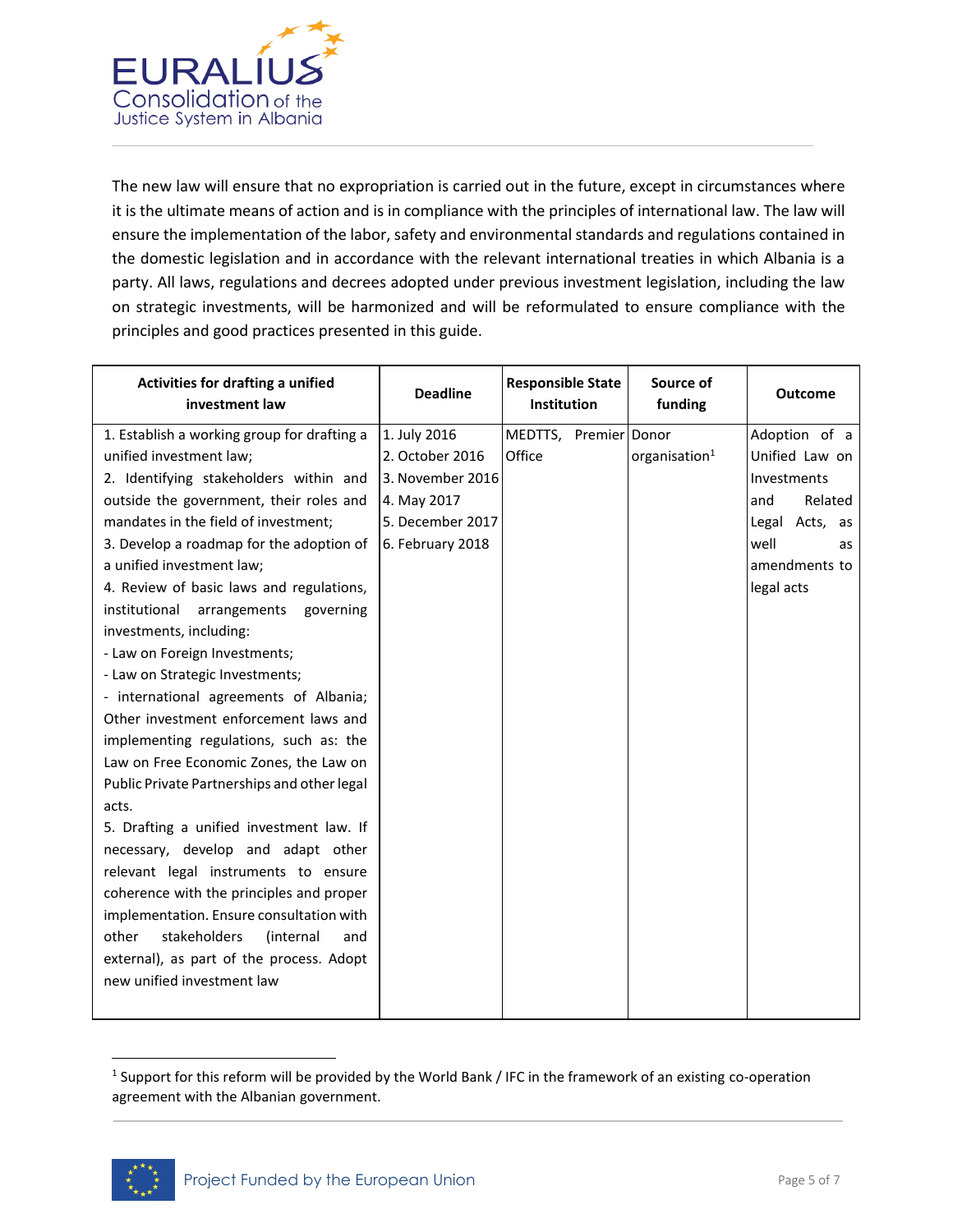

### **2. Improving investor confidence by creating investment / retention mechanisms**

The Albanian government will set up mechanisms such as procedures for tracking investor complaint handling and a system for dealing with investor complaints that pursues good practices addressing the concerns and complaints faced by investors when conducting their business in the country.

In this way, the aim is to increase the investor's credibility, to encourage investment expansion to existing investors, addressing systemic problems in public institutions in Albania.

| Activities to improve investor confidence by<br>creating investment safeguarding<br>mechanisms                                             | <b>Time frame</b>             | Responsible<br>state institution | <b>Financial</b><br><b>Resources</b> | <b>Outcome</b>                                   |
|--------------------------------------------------------------------------------------------------------------------------------------------|-------------------------------|----------------------------------|--------------------------------------|--------------------------------------------------|
| 1. Assess the feasibility of the mechanism for                                                                                             | Completed<br><b>July 2016</b> | MEDTTS,<br>Premier               | Donor<br>Office, $ organisation2$    | The adoption of the<br>Order<br>Ωf<br>the        |
| tracking and managing investor complaints.<br>2. Approval of the Minister's Order of MEDTTS<br>to establish a mechanism for addressing the | December<br>2016              | <b>AIDA</b>                      |                                      | of<br>Minister<br>Economic                       |
| concerns of investors in AIDA ".                                                                                                           | September                     |                                  |                                      | Development,                                     |
| 3. Develop a plan for implementing an investor<br>management complaint mechanism.                                                          | 2017<br>February              |                                  |                                      | Tourism, Trade and<br>Entrepreneurship           |
| 4. Approval of the legal framework in support<br>of the mechanism for addressing investors'                                                | 2018                          |                                  |                                      | for<br>the<br>establishment<br>Ωf                |
| concerns.<br>5. Practical implementation of the mechanism.                                                                                 |                               |                                  |                                      | the<br>institutional<br>structure for the        |
| consultations<br>with<br>stakeholders<br>Provide<br>(internal and external) as part of the process.                                        |                               |                                  |                                      | <b>Investor Complaints</b><br>Mechanism<br>(ICM) |
|                                                                                                                                            |                               |                                  |                                      | Adoption<br>of the<br>legal framework in         |
|                                                                                                                                            |                               |                                  |                                      | support of ICM.<br>Effective<br><b>ICM</b>       |
|                                                                                                                                            |                               |                                  |                                      | implementation in<br>practice.                   |

#### **3. Develop a modern framework for promoting and maintaining / retaining investment**

In the spirit of the Albanian Government's strategy for promoting and maintaining investment, the institutional framework and the necessary capacities for its implementation will be improved. In particular, the Government will take action to enhance and improve AIDA's investment promotion efforts to engage proactively in promoting investment by pursuing good practices such as sector planning and care later for

<sup>&</sup>lt;sup>2</sup> Support for this reform will be provided by the World Bank / IFC in the framework of an existing co-operation agreement with the Albanian government.



 $\overline{a}$